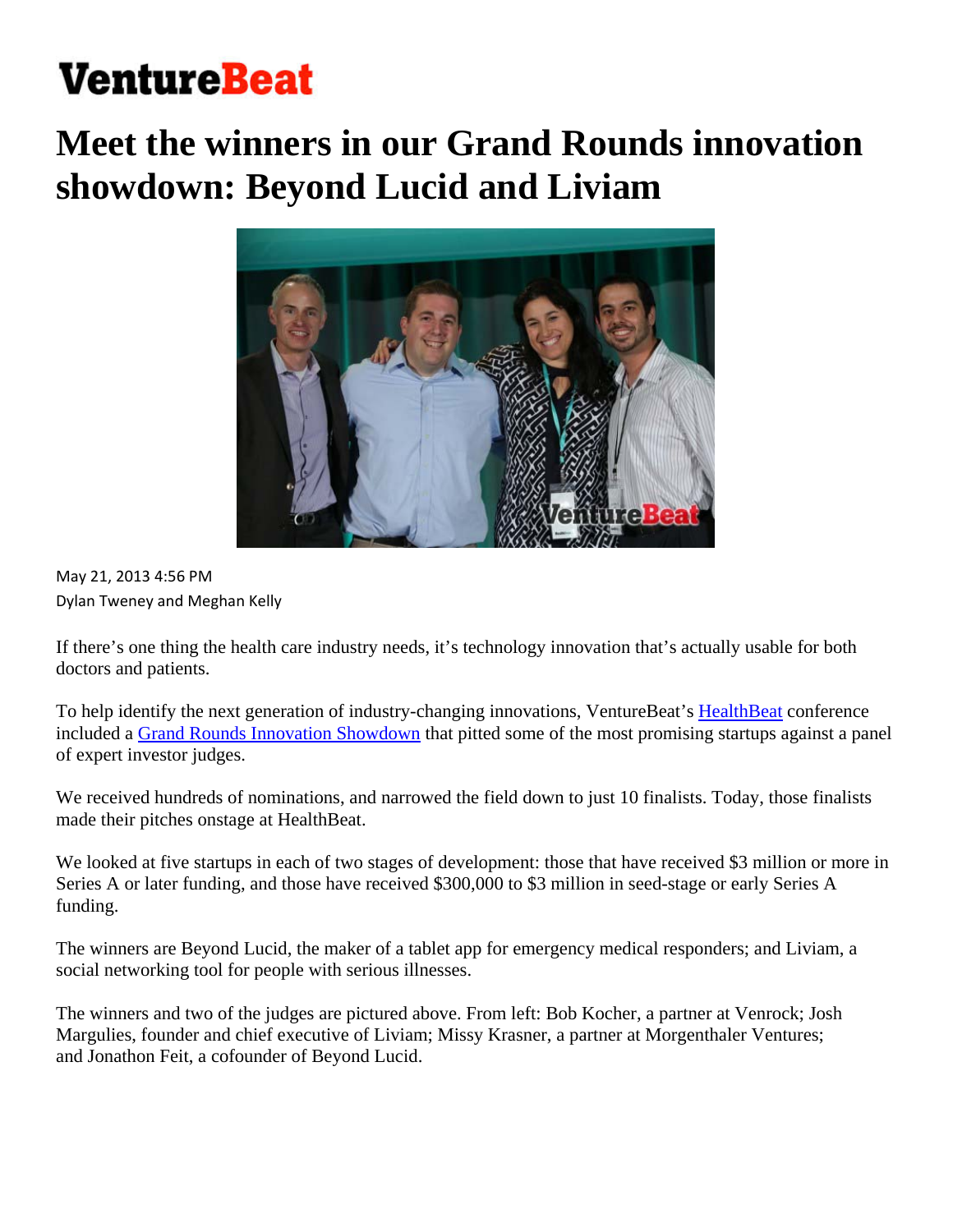

**Series A and above**

# **WINNER: Beyond Lucid Technologies**

Beyond Lucid Technologies created a tablet app and device system that serves emergency medical responders when they're out on the road answering calls. It ties location data to an emergency document for a specific patient, but it won't connect it to the Internet, so the location data works in any type of weather. It can send patient data within 30 seconds, so doctors aren't waiting for a piece of paper with the responder's scribbles about the situation. It's available for \$1,500 per mobile license. Currently, the company has raised \$600,000.

## **Procured Health**

Procured Health looks at all the different devices that a hospital may need to buy. The problem with the current way hospitals order the thousands of different pieces of technology they use to keep people alive is that doctors must rely on Google or costly analysis that is difficult to wade through. Procured Health is a software dashboard that pulls in data about all the different medical devices on the market and from there and analyzes them, and it can pull out relevant pieces of information that hospitals can use to make an educated purchase. For example, a doctor could see if a device recently had a bug that was fixed and could use that information to get a discount.

#### **Empower Interactive**

Empower Interactive is a software service that provides training on cognitive behavioral therapy techniques via web-based and mobile tools. CBT is an effective tool for improving mental health outcomes, and Empower's research shows. Its tools are meant to be used in a clinical setting, in combination with talk therapy or other treatments.

#### **Ringadoc**

Ringadoc is a cloud-based calling service that connects patients directly to a doctor using a "ring-off system." Jordan Michaels, the company's chief executive and cofounder, explained that currently, patients calling doctors go through a call center and the calls are often not recorded so that information can go into the patient's medical record. The way it works is a patient calls the same phone number they've always called and record their issue. That message is then sent directly to a the doctor's app so the doctor can respond via text. The calls are then documented.

#### **Better Doctor**

BetterDoctor is a website and mobile app that helps you find a doctor. Ari Tulla, the chief executive of BetterDoctor, explained that 70 million people need to find a new doctor every year. Unfortunately, the process by which people do this is painful. You have to look one up through your insurance company, try to find ratings and any malpractice issues through Google, and then look at their website that often looks like it was built the same year that Snake was.

The app will look at your location and push different doctors around you to your phone. It further refines the search by your insuarnce plan and the specialty you need. The next step for BetterDoctor is to get more doctors on board because without them, the app will fail.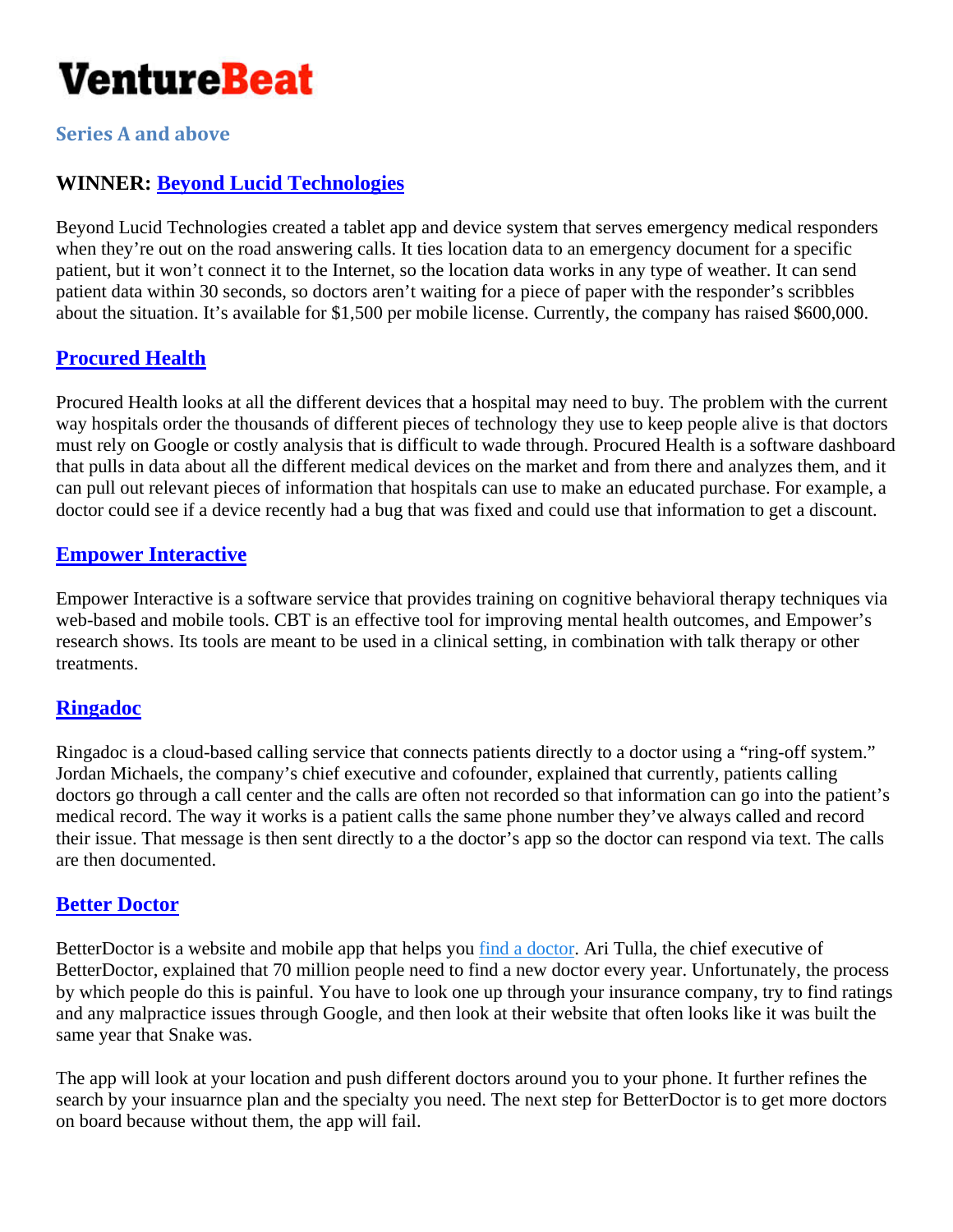

**Seed round competitors**

# **WINNER: Liviam**

Liviam provides a social network, calendar, and blog for patients — or the loved ones who are helping manage their care — can use to stay in touch with their friends and family. It addresses a trio of pressing needs for people with serious health issues (communication, scheduling, and knowing how to reach out for help), and will be free to patients. To gain usage, the company is partnering with hospitals, including Good Samaritan Hospital and Stanford Hospital, who will benefit from the data about patient care collected by the Liviam system. Rather than waiting for the patients to report their satisfaction levels at the time they fill out an exit survey when being discharged, hospitals can collect data (about things as mundane yet important as "Is your room too cold?") in real time, helping them improve care before the survey is filled out.

# **Smart Patients**

Smart Patients is a clinical trial search engine and cancer community site where cancer patients can exchange information, find recommendations for oncologists, and search through clinical trials that might be relevant to them. "Patients insisted we build a clinical trial search engine," Zeiger said. "The goal was to do what Kayak would have done, if they'd done trials instead of travel."

## **Clinicast**

Clinicast builds risk scores and analysis tools to help health care providers identify the 15 percent of patients who command 70 percent of resources so that the providers can better manage their care. The users are typically case managers — "not the type of individuals who typically 'lean in' to advance mathematics," Challis quipped. The goal is to bring diverse data (from demographics, lab data, and more), use it to identify high-risk patients, match patients with specific interventions that might help them, measure the effectiveness of those interventions, and then provide performance benchmarks to help providers with ongoing evaluations.

# **Referral MD**

Every year, the health care industry spends \$250 billion processing 30 billion health care transactions, mostly via paper forms — including a whopping 15 billion faxes. Referral MD proposes an alternative, which is an electronic system for managing referrals from doctor to doctor and making appointments. It plans to sell its service to hospitals, clinics, and other health care providers, who have a big incentive to cut down on all that paperwork and streamline communication.

# **M-Health Technologies**

M-Health Technologies provides a security layer to help hospitals and health care providers increase the security of the applications their doctors and staff use to access information on their phones and tablets. On the smartphone, m-Health provides an RSA token and, optionally, additional biometric tokens (voice recognition, for instance). Using the phone to sign on to a secure app on a tablet. But in addition to sign-on, m-Health also locks down the application if you walk away, because it uses Bluetooth to ensure that you (and your smartphone) are in close proximity to the tablet on which the app is running. Walk away, and it immediately locks down the app, starts ringing an alarm after 30 seconds, calls you (or your IT guy) after 60 seconds, and self-destructs the app if it doesn't receive a response within 3 minutes.